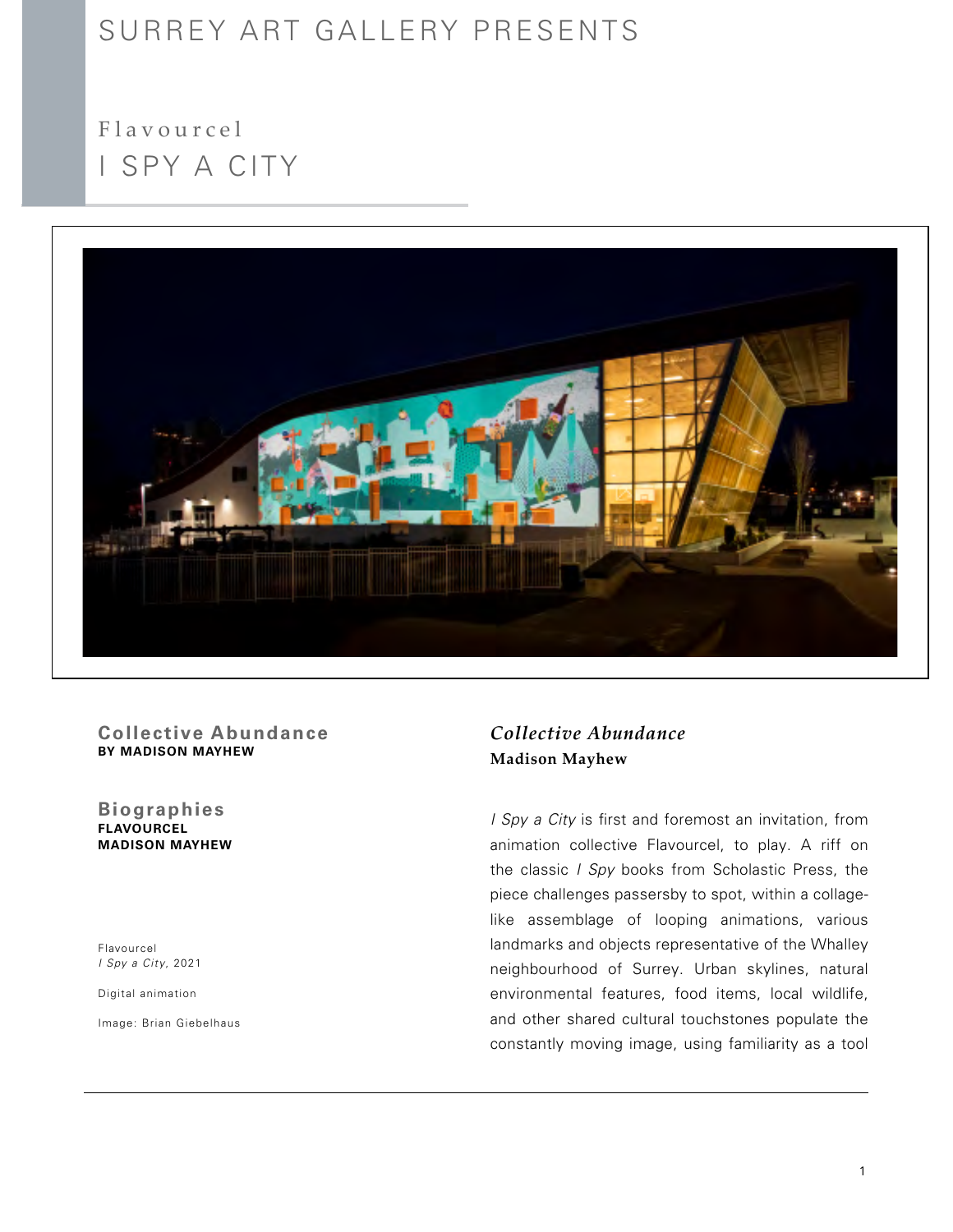FLAVOURCEL I Spy a City I Spy a City I Spy a City I Spy a City I Spy a City I Spy a City I Spy a City I Spy a City

to reaffirm a connection with the city for the casual passerby.

The passerby who pauses to engage for a moment longer is invited into a more complex relation with the city and its visual vocabulary. Flavourcel's animated objects are recognizable as representations of the area, but for the most part, they are not presented in any familiar, iconic form. Instead, they are mediated by diversely idiosyncratic artistic styles and even by completely distinct animated media: they are variably hand-drawn, 3D-modeled, and digitally animated, among other formats. What's more, they are all defying physics in some way or other—spinning, bending, popping in and out of existence, quivering and flickering in place.

Beyond reaffirming community through familiarity, the piece actually seems to be all about unfamiliarity, *especially* when it comes to familiar things—familiar objects are offered from unfamiliar perspectives, through different ways of seeing.<sup>1</sup> Flavourcel thus proposes a different type of community-building, a different way for Surrey's residents to connect to the city and to each other. While *I Spy a City* does point towards a shared lexicon of cultural objects and sights that defines some collective experience of the Whalley area, the specificity of individual interpretation is at the forefront. These diverse ways of seeing exist side-by-side in the projection, spinning and vibrating together in a curious, almost haphazard harmony.

In this way, Flavourcel positions itself within a long media history of representing the metropolis, recalling several early moving-image works that focus on the interplay between private and public experiences of urban environments.2 The projection is further visually anchored to the specific urban site in Whalley by its animated orange-brown "windows," which line up with the physical windows of the building onto which the image is projected.

Collectivity and connection are more than aesthetic considerations in *I Spy a City*, however. They comprise an ethic that informs Flavourcel's operations in relation to an animation industry that has traditionally been inhospitable to such values. The 11 collective members' shared principles of community-building are not necessarily communicated in any didactic or literal way within the work itself. Instead, these principles are baked into the work by the very conditions of its production. Flavourcel makes claims about the conditions under which compelling of Flavourcel's other works<sup>3</sup>)—visible, that is, in the myriad animation styles and media present offers a glimpse into a future of animation that is disinterested in the mythology of the individual, genius auteur. Flavourcel's working methods decentre the image (the "content") in favour of a collective, engaged practice. In this way, the conditions of the work's production satisfyingly nest into themes of collaboration and community present in the image itself. And the message put forward on both these levels is one of abundance: where there is collaboration rather than competition, there is abundance. Indeed, viewers are treated to a striking abundance of visual textures, contrasting media, and most importantly, an abundance of perspectives, image, different ways of seeing multiply and evolve Viewing *I Spy a City* in the street is not the only encounter with the artwork that is available to the public. In addition to the projection, some members of Flavourcel produced instructional videos for the Gallery's Art Together series of online programming, demonstrating how viewers could make animations at home. These included introductions to short animated loops, both digital and traditional (handdrawn) animations, and other elements present in the projection. As with the collective's unconventional labour structure, as well as the visual abundance of textures and styles in the image itself, Flavourcel's engagement with a public through these instructional videos reasserts a politics of collective authorship. The social relation produced with the audience is one of community rather than competition.

animated work might be created in the way that it positions its members' labour outside of the traditional animation industries and economic structures that encourage competition between individual artists. Instead, theirs is a community that shares resources, knowledge, and solidarity. The visibly collaborative nature of *I Spy a City* (and of micro-narratives related to these familiar objects and sites. Various members of Flavourcel have been given a turn to "direct" *I Spy a City*, creating their own backdrop and curating the placement of various animated elements. While pigeons, shawarma skewers, and tower cranes twirl around, disappear, and rematerialize repeatedly within the moving over a longer timeline.

> When Flavourcel's founding members observed the available options within the traditionally unwelcoming labour landscape of animation, refused them, and chose to labour, create, and collaborate on their own terms, they started making important claims on the levels of artistic production (how animators could work), of content (what animation could be), and of community (who could be an animator). In the Flavourcel model, animation is more than an authored, autonomous artwork or simply a marketing tool: it is a practice. And animators are more than either genius auteurs or exploited workers: they are empowered, connected members of a meaningful, inclusive community.



A selection of animation stills from *I Spy a City,* 2021. Image courtesy of the artists.



Kat Morris, still from *I Spy a City,* 2021. Image courtesy of the artist.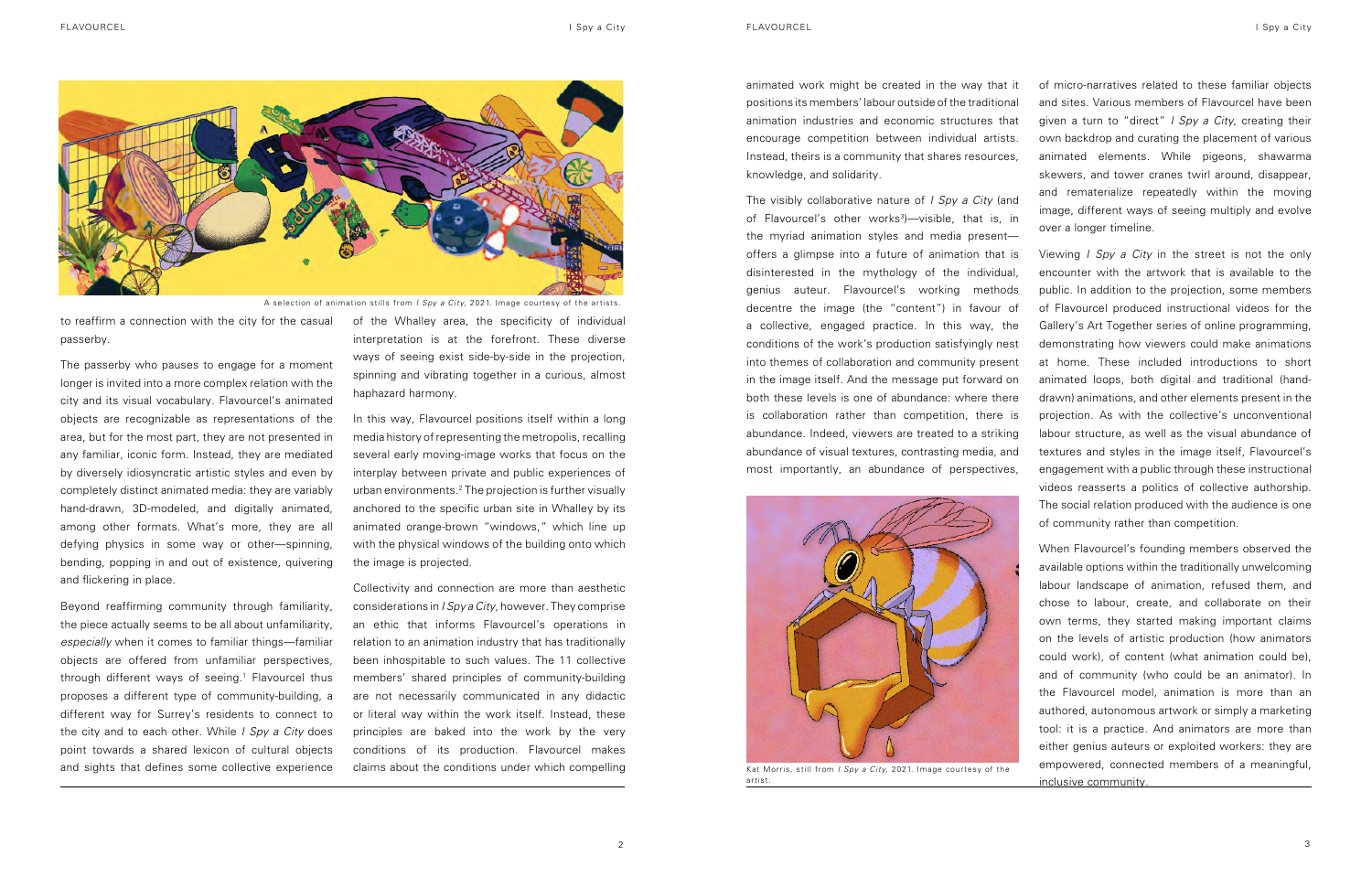## *About the Artists*

Flavourcel includes Harlo Martens, Kat Morris, Josh Neu, Julia Song, Alia Hijaab, Chhaya Naran, Gil Goletski, Laurel Pucker, Lana Connors, and Chris Strickler.

Flavourcel is an animation collective based in the unceded Coast Salish territories. Born out of a desire to break down the institutional barriers that limit animators and introduce play into their work, Flavourcel produces experimental animations in a variety of styles. From hand-drawn cell-shading to digital doodles, music videos, and gifs, each artist pushes the boundaries of the medium and challenges the preconceptions of how animated art should be made. Madison Mayhew is a writer, musician, and cultural worker based on the unceded territories of the **x<sup>w</sup>məθkwəỷəm**, Skwxwú7mesh and Səl**ílwəta<del>l</del>** Nations, where she sits on the Board of Directors at Unit/Pitt Society and the Toast Collective, and works as the Admin & Governance Coordinator at 221A Artist Run Centre Society. She holds a MA in Comparative Media Arts from SFU's School for the Contemporary Arts (2021) and a BFA in Critical and Cultural Practice from Emily Carr University (2017).

# *About the Writer*

Notes

FLAVOURCEL I Spy a City I Spy a City I Spy a City I Spy a City I Spy a City I Spy a City I Spy a City I Spy a City

1. As John Berger proposes in his 1972 Ways of Seeing, "Every image embodies a way of seeing," 10.

2. Early film and moving-image works used the specificity of this new artistic medium to capture the urbanization and industrialization of their societies taking place at the time. Examples include: Man With A Movie Camera (Vertov, 1929) and Berlin, Symphony Of A Great City (Ruttmann, 1927).

3. The collective has collaborated on several similarly collage-like animated music videos for multiple Vancouver music artists, and has hosted their own events at Vancouver arts venues, showcasing each member's individual animation work within a cohesive, collective framework.

### Works Cited

Berger, John. *Ways of Seeing*. Penguin Modern Classics (London: Penguin Classics), 2008 Vertov, Dziga, and Yuri Tsivian. *Man with a Movie Camera*  (London: British Film Institute), 1929. Ruttmann, Walter, Timothy Brock, Carl Mayer, and Karl Freund. Berlin, *Symphony of a Great City*, 1927.